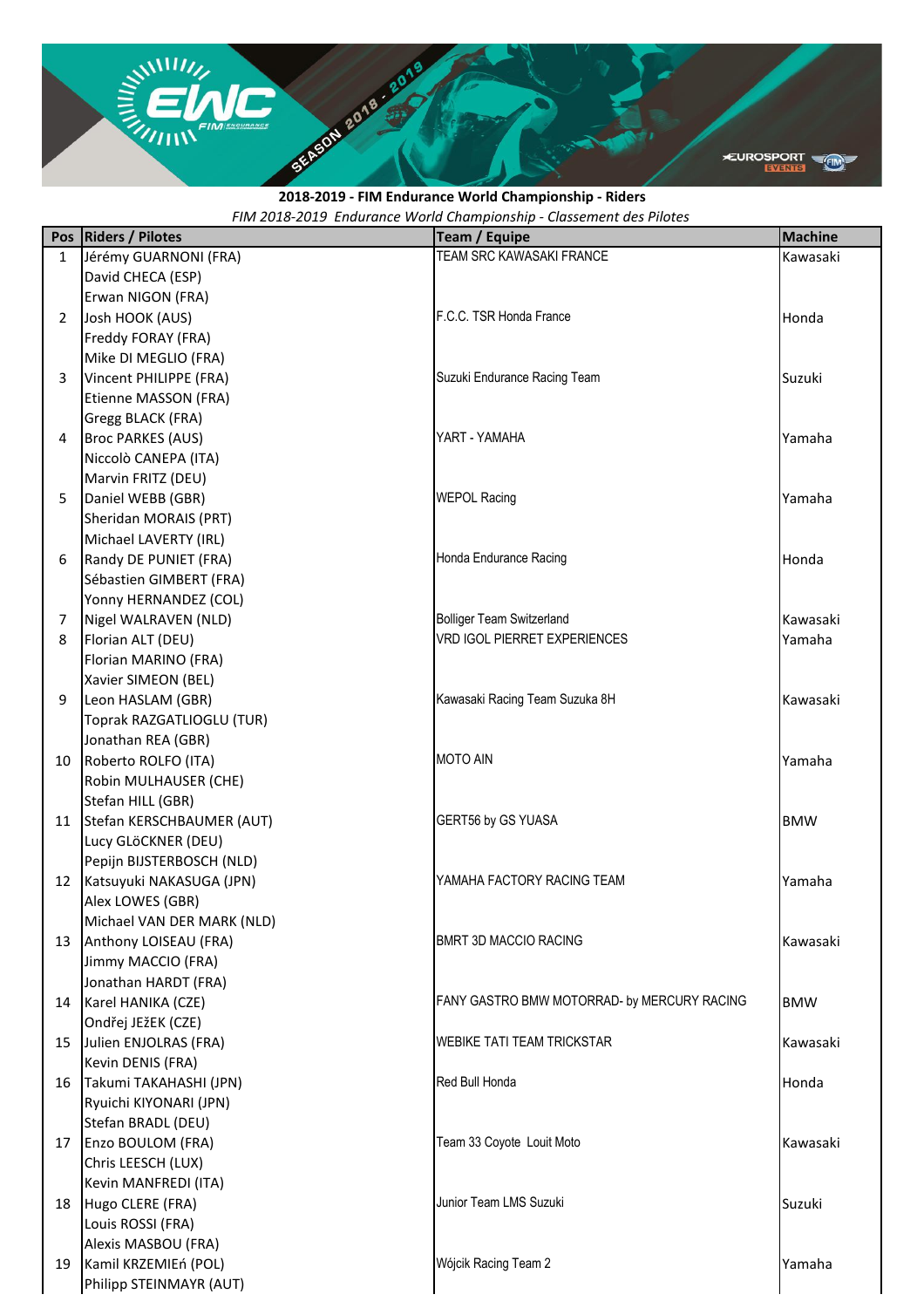| 20       | Luca SCASSA (ITA)                                | No Limits Motor Team                           | Suzuki           |
|----------|--------------------------------------------------|------------------------------------------------|------------------|
|          |                                                  |                                                |                  |
| 21       | Christian GAMARINO (ITA)                         | 3ART-MOTO TEAM 95                              | Yamaha           |
|          | Morgan BERCHET (FRA)<br>Matthieu LUSSIANA (FRA)  |                                                |                  |
|          | Alex PLANCASSAGNE (FRA)                          |                                                |                  |
| 22       | Sylvain GUINTOLI (FRA)                           | YOSHIMURA SUZUKI MOTUL RACING                  | Suzuki           |
|          | Yukio KAGAYAMA (JPN)                             |                                                |                  |
|          | Kazuki WATANABE (JPN)                            |                                                |                  |
| 23       | Emeric JONCHIERE (FRA)                           | <b>National Motos</b>                          | Honda            |
| 24       |                                                  | <b>MOTORS EVENTS</b>                           | Suzuki           |
| 25       | Geoffroy DEHAYE (FRA)                            | Motobox Kremer Racing #65                      | Yamaha           |
|          | Gregory ORTIZ (FRA)                              |                                                |                  |
| 26       | Javier FORES (ESP)                               | MuSASHi RT HARC-PRO. Honda                     | Honda            |
|          | Dominique AEGERTER (CHE)                         |                                                |                  |
|          | Ryo MIZUNO (JPN)                                 |                                                |                  |
| 27       | Marek SZKOPEK(POL)                               | Wójcik Racing Team                             | Yamaha           |
|          | Gino REA (GBR)                                   |                                                |                  |
| 28       | Kenny FORAY (FRA)                                | Team ERC-BMW Motorrad Endurance                | <b>BMW</b>       |
|          | Julien DA COSTA (FRA)                            |                                                |                  |
|          | Mathieu GINES (FRA)                              |                                                |                  |
| 29       | Thomas BRIDEWELL (GBR)                           | S-PULSE DREAM RACING . IAI                     | Suzuki           |
|          | Bradley RAY (GBR)                                |                                                |                  |
| 30       | Yuki TAKAHASHI (JPN)                             | KYB MORIWAKI RACING                            | Honda            |
|          | Tomoyoshi KOYAMA (JPN)                           |                                                |                  |
|          | Troy HERFOSS (AUS)                               |                                                |                  |
| 31       | Sodo HAMAHARA (JPN)                              | Honda Dream RT SAKURAI HONDA                   | Honda            |
|          | Shinichi ITO (JPN)                               |                                                |                  |
|          | Kosuke SAKUMOTO (JPN)                            |                                                |                  |
| 32       |                                                  | <b>MACO RACING Team</b>                        | Yamaha           |
| 33       | Muhammad Zaqhwan ZAIDI (MYS)                     | Honda Asia-Dream Racing with SHOWA             | Honda            |
|          | Andi Farid IZDIHAR (IDN)<br>Teppei NAGOE (JPN)   |                                                |                  |
| 34       | Enrique FERRER (ESP)                             | Team 18 Sapeurs Pompiers                       | Kawasaki         |
|          | Florent TOURNE (FRA)                             |                                                |                  |
| 35       | Bartłomiej LEWANDOWSKI (POL)                     | <b>Team LRP Poland</b>                         | <b>BMW</b>       |
|          | Dominik VINCON (DEU)                             |                                                |                  |
| 36       | Guillaume MONTESSUIT (FRA)                       | <b>JMA MOTOS ACTION BIKE</b>                   | Suzuki           |
| 37       | Daniel WEBB (GBR)                                | <b>TEAM FRONTIER</b>                           | Honda            |
|          | Alan TECHER (FRA)                                |                                                |                  |
|          | Nicolas TEROL (ESP)                              |                                                |                  |
| 38       | Julien DIGUET (FRA)                              | OG MOTORSPORT BY SARAZIN                       | Yamaha           |
| 39       | Sébastien FRAGA (CHE)                            | Zuff Racing Team                               | Honda            |
|          | Adrien PITTET (CHE)                              |                                                |                  |
|          | Kevin TRUEB (CHE)                                |                                                |                  |
| 40       | Yudai KAMEI (JPN)                                | Honda Suzuka Racing Team                       | Honda            |
|          | Daijiro HIURA (JPN)                              |                                                |                  |
|          | Jun TADOKORO (JPN)                               |                                                |                  |
| 41       | Janusch PROKOP (DEU)                             | AM Moto Racing Competition                     | Kawasaki         |
| 42       |                                                  | MOTOTECH EWC TEAM                              | Yamaha           |
| 43<br>44 | Clément GRANZOTTTO (FRA)                         | <b>PITLANE ENDURANCE</b><br>TK SUZUKI BLUE MAX | Yamaha<br>Suzuki |
|          | Grégory LEBLANC (FRA)<br>Azlan KAMARUZAMAN (MYS) |                                                |                  |
|          | Takuya TSUDA (JPN)                               |                                                |                  |
| 45       |                                                  | <b>GSM RACING</b>                              | Suzuki           |
| 46       |                                                  | Team R2CL                                      | Suzuki           |
| 47       | Thibaut NAGORSKI (FRA)                           | Slider Endurance                               | Yamaha           |
|          | Charles DILLER (FRA)                             |                                                |                  |
|          | Vincent HOUSSIN (FRA)                            |                                                |                  |
| 48       | Olivier LOUAULT (FRA)                            | <b>Falcon Racing Rennes Motos</b>              | Yamaha           |
|          | Christophe BRARD (FRA)                           |                                                |                  |
| 49       | Jari TUOVINEN (SWE)                              | <b>SET Racing</b>                              | Yamaha           |
|          | Ville VALTONEN (FIN)                             |                                                |                  |